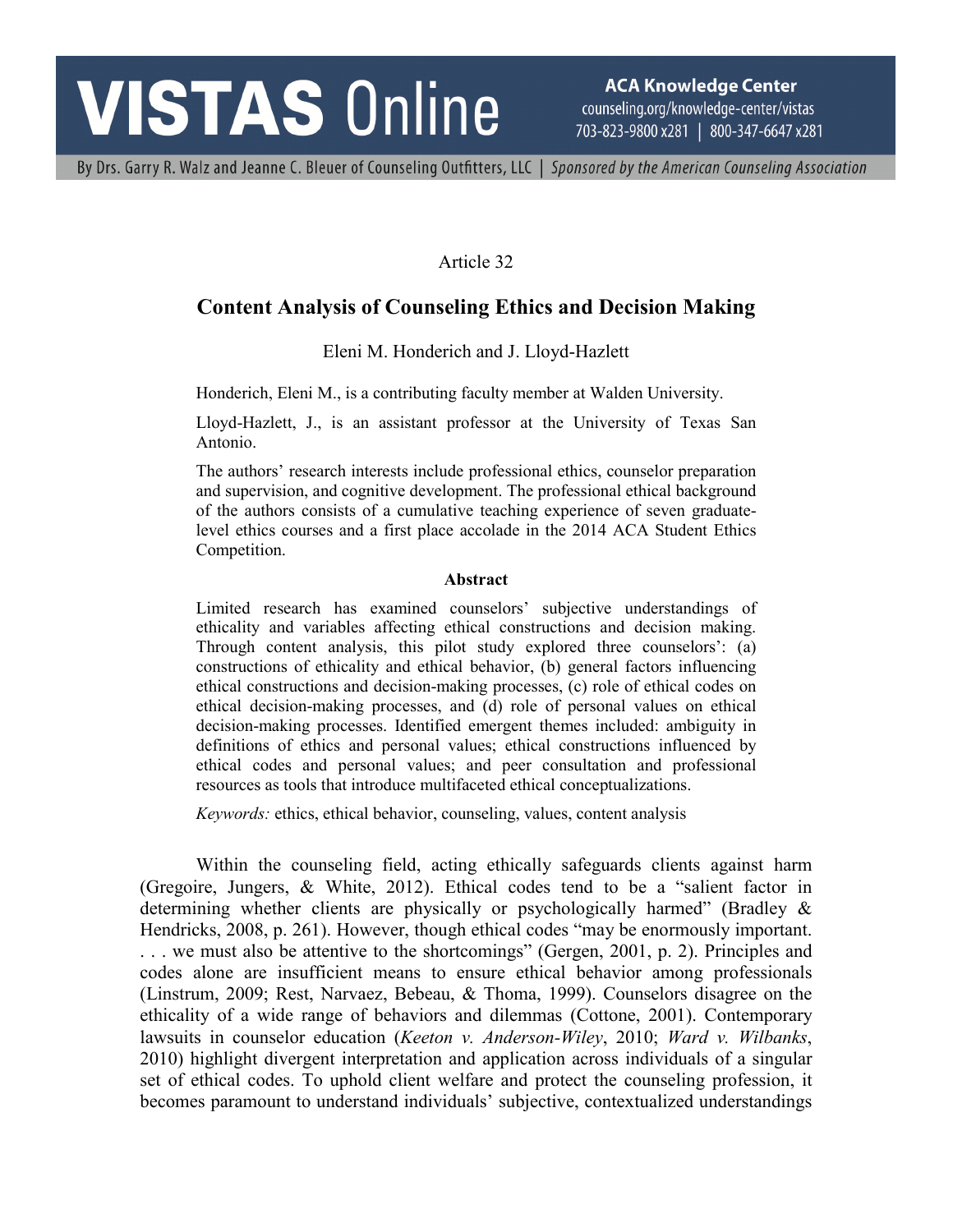of ethicality. Content analysis was used in this pilot study to examine micro-level understandings of counseling ethics and ethical behavior, including the role of formalized codes, personal values, and other professional tools.

# **Ethical Codes, Behavior, and Decision Making**

Acting with ethical intent is an instrumental safeguard against undue client harm. Though definitions of ethicality vary, the *ACA Code of Ethics* (American Counseling Association [ACA], 2014) represents formalized standards of practice and facilitates monitoring of professional conduct, along with engagement in disciplinary action when necessary. Professional ethical codes set a universal standard and create accountability measures (Bradley & Hendricks, 2008; Gergen, 2001). Furthermore, knowledge of ethical codes promotes enhanced ethical decision making (Welfel, 2012).

Generally, ethical codes outline both specific mandates of ethical behavior (e.g., counselors are not to engage in sexual relationships with current clients) and are also informed by overarching principles (i.e., beneficence, nonmaleficence, justice, fairness, fidelity, veracity; ACA, 2014). Contextual influences of culture, society, time, and history (Evanoff, 2006; Welfel, 2012) influence counselors' interpretations of more ambiguous ethical domains; ultimately, contributing to varied constructions of ethicality. Neukrug and Milliken (2011) highlighted the magnitude of divergent ethical belief systems with a sample of 535 counselors failing to reach consensus on the ethicality of any of 77 specific counselor behaviors assessed.

Considering divergent ethical beliefs surrounding certain behaviors and that "there is rarely one right answer to a complex ethical dilemma" (Forester-Miller & Davis, 1996, p. 4), the use of professional resources can ground ethical decisions. Specifically, ethical decision-making models support justification of a set course of action, allowing the counselor to holistically examine situational context and make a final decision based on best serving the client and the greater good (Welfel, 2012). Outlined steps within ethical decision-making models may include identifying the problem, applying relevant codes, generating potential courses of action and consequences of these actions, and ultimately, implementing a decision (Forester-Miller & Davis, 1996). Supported by an ethical decision-making model, the counselor acknowledges complexities inherent to ethical decision-making processes. Decisions are not made on a whim, but rather reflect careful consideration of all potential courses of action and ramifications.

Acting ethically represents a core facet of a counseling professional identity and is supported by the use of ethical codes and decision-making models. Nonetheless, the context of a dilemma, life experience, and personal values still appear to affect ethical outcomes (Ametrano, 2014; Cottone, 2001; Welfel, 2012). Thus, micro-level examinations of counselors' perspectives of macro-level ethical constructs, such as formal codes, values, and decision-making processes, optimally identify areas of disharmony and permit enactment of professional ethical commitments that prioritize client welfare.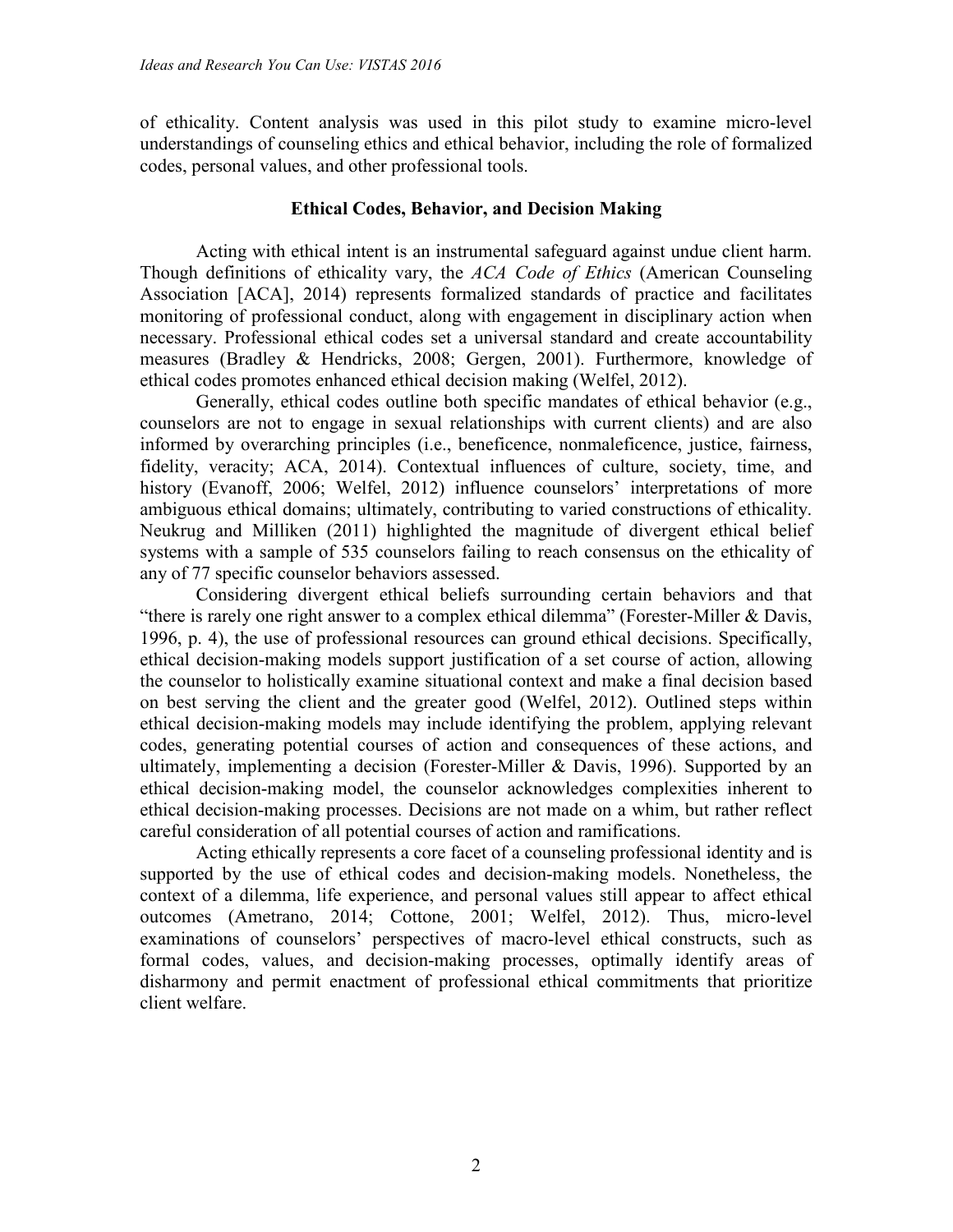#### **Method**

#### **Research Design**

Counseling research has emphasized objective macro-level examinations of ethics and ethical behavior (Evanoff, 2006). Limited attention has been given to micro-level examinations of ethical constructions and factors influencing individual ethical decisionmaking processes (Evanoff, 2006). Content analysis entails examining content and themes in written documentation, generally through the use of frequency counting (Hays & Singh, 2012). The use of content analysis permitted a micro-level examination of more macro ethical constructs and also acknowledged diversity between practitioners' viewpoints (Bradley & Hendricks, 2008; Cottone, 2001).

#### **Participants**

Participant inclusion criteria encompassed previous clinical work, completion of a graduate-level course in counseling ethics, and a professional counseling identity (i.e., ACA membership, enrollment/alumni of a graduate-level counseling program). Participants were recruited from a Southeastern CACREP-accredited counseling program. A maximum variation sample was selected based on participants' years of experience and educational degree level related to counseling, seeking one new-, mid-, and advanced-level professional. Guidelines for appropriate sample sizes in qualitative research vary and are grounded by the specific study's purpose (Mason, 2010). Generally, pilot studies require fewer participants because data saturation is not the goal (van Teijlingen & Hundley, 2001).

To protect confidentiality, the three participants were given the following pseudonyms: Cassidy, Doc, and Sam. Cassidy, a Caucasian 25-year-old female, was chosen to represent the new-level professional. Currently enrolled in a master's-level clinical mental health program, she was completing her last semester of studies, while also obtaining a specialization in addictions counseling. Her clinical background included one semester of a practicum course and two semesters of an internship field experience course in counseling. The mid-level professional was Doc, a biracial 29-year-old male. He was a doctoral-level student completing his first year in a counseling program with an already obtained master's-level degree. Prior to enrollment into the PhD program, Doc worked in a clinical mental health setting with adolescents and adults for 4 years. Lastly, the advanced-level professional was Sam, a Caucasian 47-year-old male. Sam served as a clinical professor in a MEd and PhD counseling program. Along with teaching, Sam was also a Licensed Professional Counselor, a Licensed Marriage and Family Therapist, and had 16 years of experience as an individual, couples, and family counselor.

#### **Procedure**

Initial interview questions were developed in consultation with a professional colleague and with reference to current counseling ethics literature. Questions were intended to examine participants' micro-level conceptualizations of macro-level constructs of ethics, values, and ethical dilemmas, as well as the intra- and interrelationships between these constructs. The initial interview questions were pilot tested among students enrolled in a doctoral-level qualitative research class and amended according to provided feedback. The revised interview protocol included the following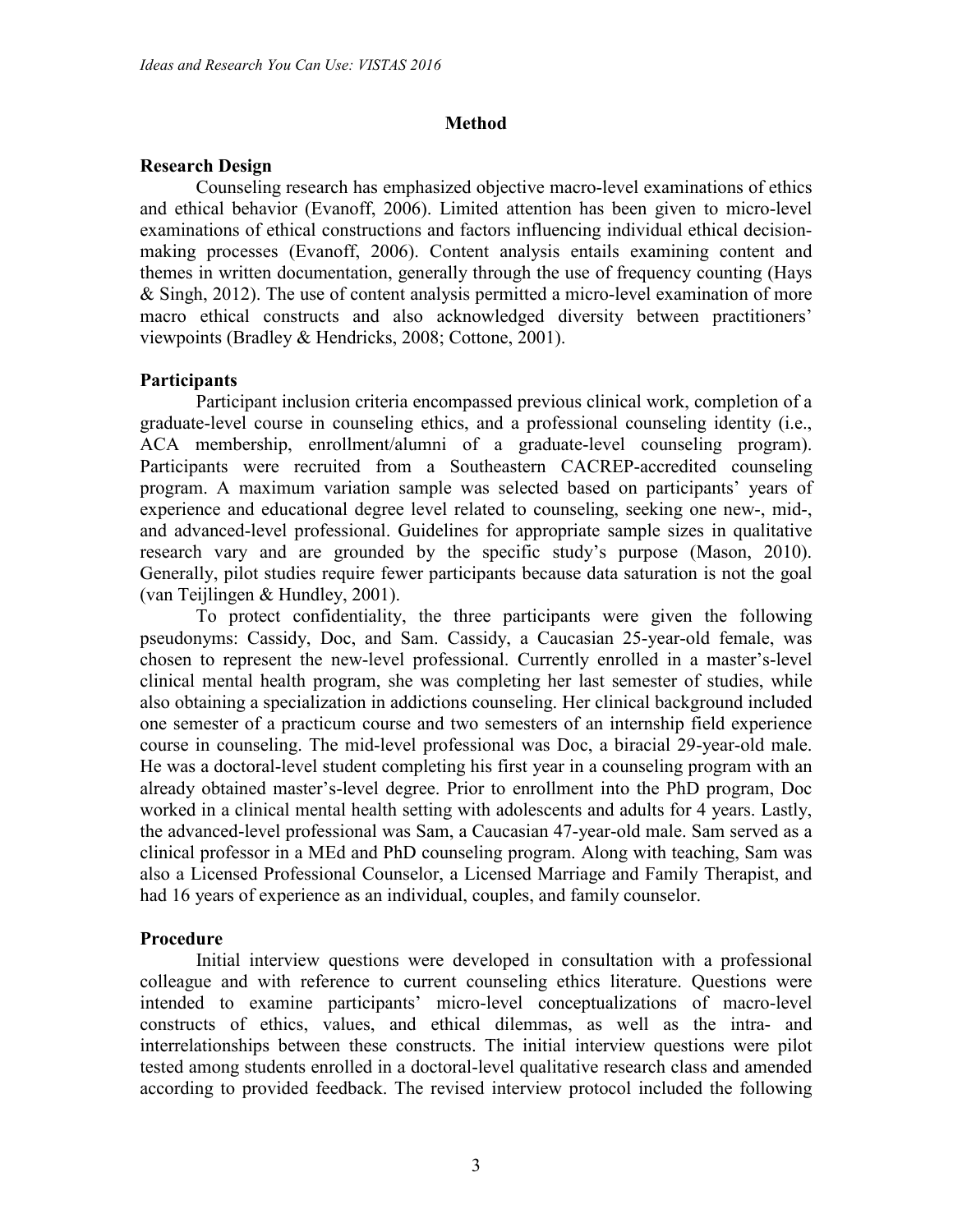questions: (a) *How would you define ethical behavior?;* (b) *What are some specific examples of this definition (ethical behavior)?*; (c) *In the context of counseling, are there any factors that influence your ethical decision-making process?;* (d) *If so, what are the factors that influence your ethical decision-making process?;* (e) *What are some of your personal values?*; (f) *Do you feel these values affect your understanding of what is or what is not ethical?*; (g) *If so, how do these values affect your understanding of ethical behavior?;* (h) *Have you ever been faced with an ethical dilemma in which you felt the ACA ethical codes conflicted with your personal values?*; (i) *If yes, what was the ethical dilemma and how did you reconcile to overcome the conflict?*; and (j) *What type of valueconflicted ethical dilemma do you feel would be the most difficult to deal with and why?*

Research consent was obtained from participants meeting the aforementioned inclusion criteria who agreed to participate in this voluntary study. Semi-structured 30 minute interviews were conducted and audio-recorded in a private setting; field notes were taken to capture participants' nonverbal behaviors. The researchers transcribed the interviews and then disseminated them to participants for content verification.

# **Data Analysis**

Conventional content coding analysis was utilized which is a "subjective interpretation of the content of text data through the systematic classification process of coding and identifying themes or patterns" (Hsieh & Shannon, 2005, p. 1278). Such analysis allows for the rich emersion of thematic categories without preconceived social definitions. Each interview was first coded independently through the process of word/theme count. Participants' spoken words were manually counted and associated words/synonyms were themed together (e.g., "bracket values" and "don't impose values" constituted the same theme) and categorized based on research question relevancy. Words/themes referenced at least three times per participant were deemed individual themes. Member checking of individual themes then occurred with the associated participant, confirming representation of his/her belief system as evidenced by no revisions.

Comparison of the three coded transcriptions then occurred with attention to response similarities across the participants' identified individual themes. If all three participants made reference to the same individual theme, this theme was then defined as emergent. Upon comparison coding, triangulation of coding analysis occurred with professional peers.

# **Researcher Bias and Trustworthiness**

The researchers are highly vested on subject matter related to ethicality and the protection of client welfare, potentially creating researcher bias. Researcher bias can impede adoption of a neutral stance, thereby impacting the validity of qualitative data. As suggested by Creswell and Miller (2000), the following steps were taken to reduce bias and to increase data trustworthiness: (a) member checking, (b) triangulation of data coding, (c) consultation with peers, and (d) continued self-reflection throughout the research process.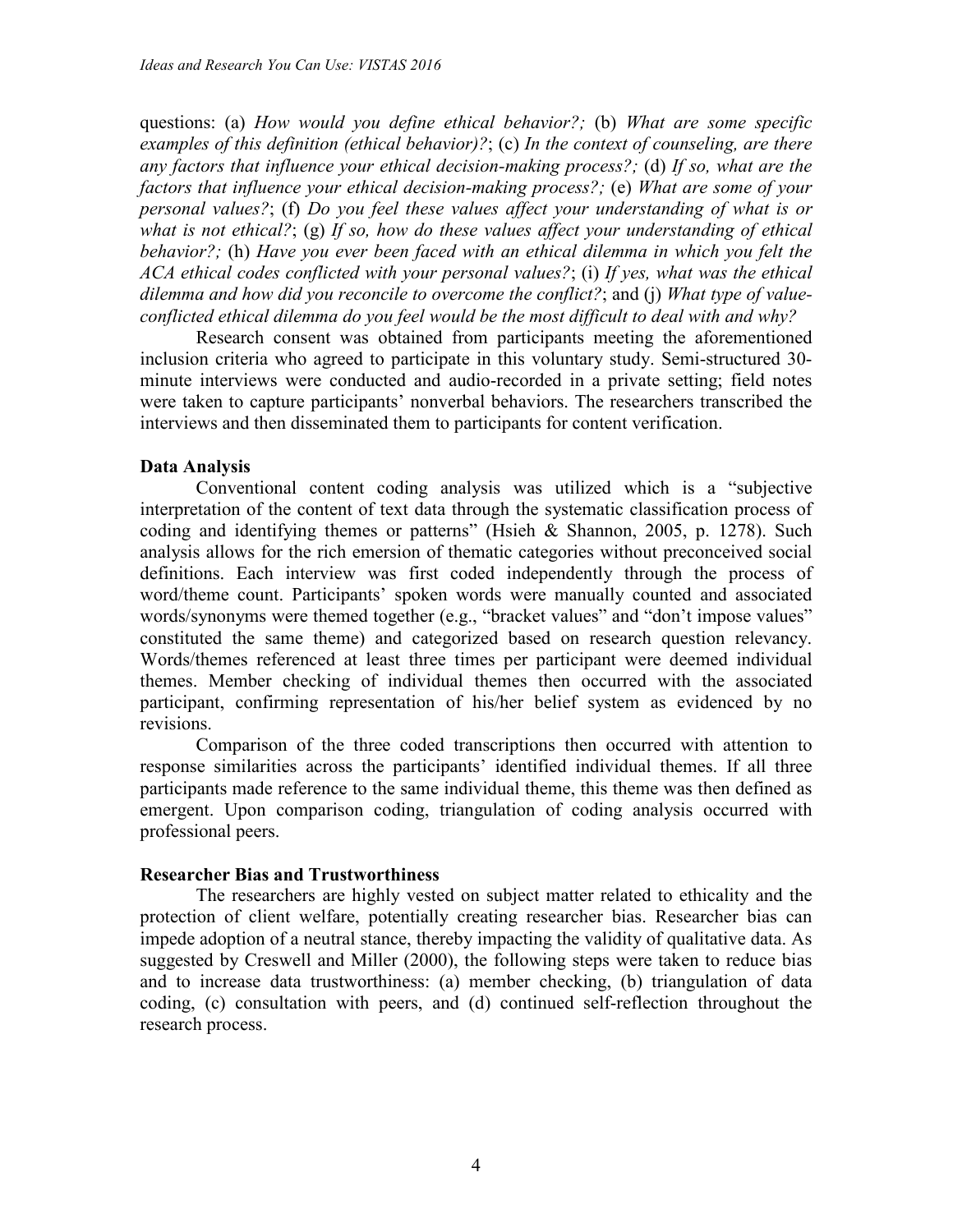#### **Results**

The following section examines this study's results. Emergent themes are organized by the four research areas/questions. These areas include: (a) ethical behavior constructions, (b) factors influencing ethical decision making, (c) role of ethical codes on decision making processes, and (d) role of personal values on decision-making processes.

### **Constructions of Ethical Behavior**

Two emergent themes resulted in relation to participants' subjective constructions of ethicality. The first theme identified ethicality as ambiguous and difficult to define. The second theme spoke to a right versus wrong dichotomy existing in the construct of ethicality.

**Ambiguous and difficult to define.** The concept of ethical behavior was difficult for these participants to define, evidenced through their verbal responses and subsequent multiple pauses when processing their response. For example, Sam described the construct of ethical behavior using 238 words; during this time, he made seven notable pauses that lasted over five seconds each. Similarly, Doc used the following circular definition in describing ethics: "um (pause). . . . Well, kind of like how it sounds. It's acting and behaving in a way that . . . uh . . . that is (taps fingers on desk) ethical." Cassidy's remarks also supported the emergent theme of ambiguity when she stated: "It [ethical behavior] is not a black and white thing. It's ambiguous." Though ethicality as a specific construct was difficult to define, participants noted that actions resulting in mental, emotional, or physical risk to the client encompassed unethical behavior; however, what these specific behaviors entailed, in most cases, was deemed situation specific.

**Right versus wrong dichotomy.** The perception of a right versus wrong dichotomy was a second emergent theme related to participants' constructions of ethical behavior. For example, when Doc processed an ethical dilemma he faced with a former client, he noted attempting to distinguish the right from wrong course of ethical action. "Right" was defined here as the action most protective of client welfare. Similarly, Cassidy differentiated the "right" course of action in moments of ethical conflict as being "in the best interest of both . . . me and the client." She defined the "wrong" course of action as any behavior that led to undue harm. Cassidy underscored ethics as either one or the other – either right or wrong. Lastly, Sam identified an aspirational facet existing in the concept of ethical behavior that dictates the right course of action. Using a holistic perspective indicative of higher cognitive complexity (Rest et al., 1999), Sam stated that "you don't behave ethically just because you are told to behave ethically. You behave ethically because it is the right thing to do."

# **Factors Influencing Ethical Decision Making**

Participants were asked to reflect on factors influencing their ethical decision making and subsequent actions. Four emergent themes were identified related to this research question. Themes included: (a) ethical codes, (b) personal beliefs and values, (c) the process of engaging in supervision and consultation, and (d) weighing a decisional balance scale.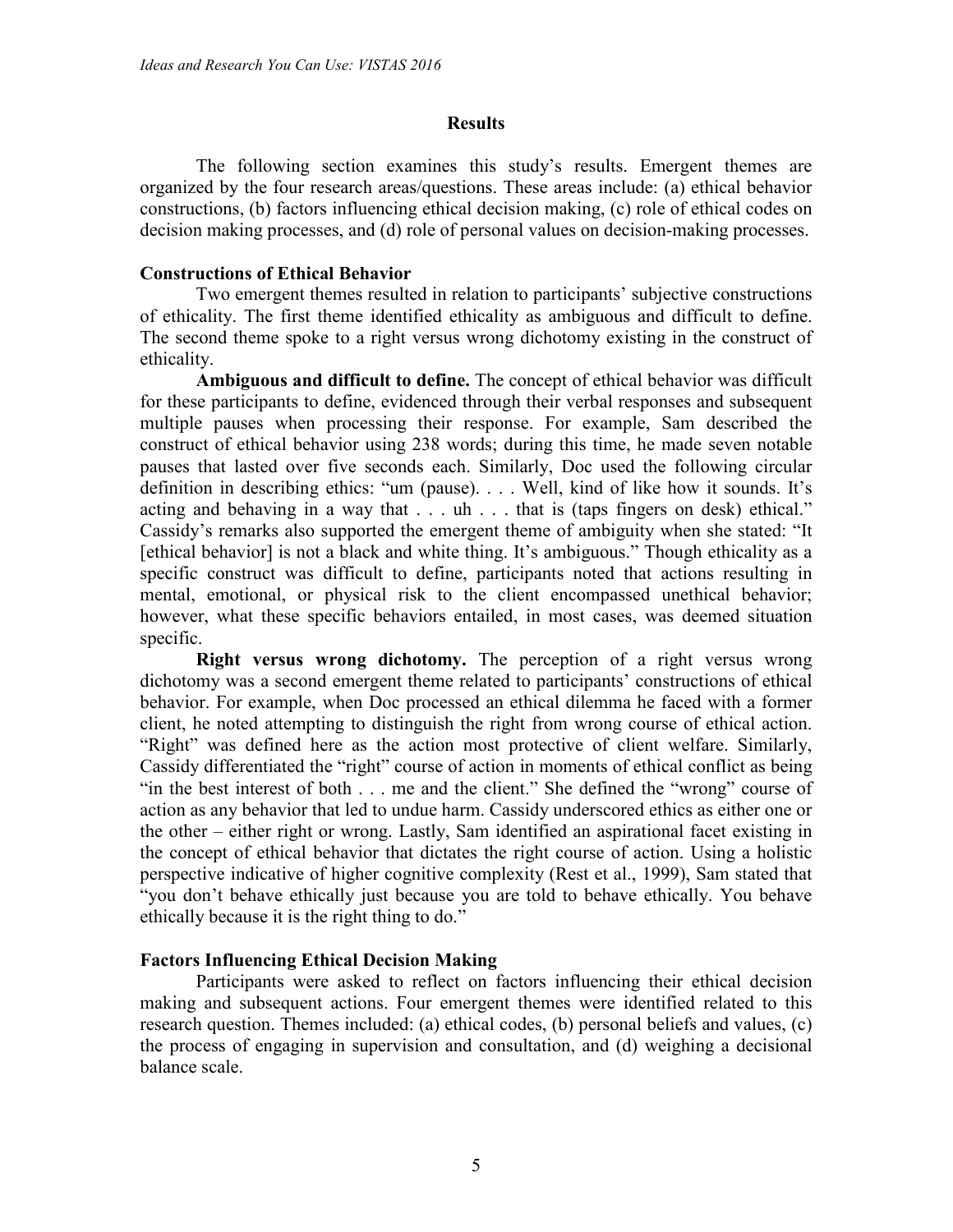**Ethical codes.** Participants noted that ethical codes influenced their decision making process when faced with a potential ethical dilemma. This was evident in Cassidy's response as she stated that "um . . . well, the code of ethics, obviously" played an important role in helping her choose a course of action in the presence of ethical conflict. Sam referenced ethical codes as the most "concrete" definition of ethical behavior, noting codes "should guide" one's actions. He reflected when faced with uncertainty about how to proceed in any given ethical situation, "you have to . . . go back to the code, go back to the essence of fairness." The role of ethical codes was further explored (see emergent theme of "Role of Ethical Codes" below).

**Beliefs and values.** Participants reported personal beliefs and values as another factor impacting ethical decision-making processes. When discussing the construct of values and its relationship to conduct, Doc remarked, "the influence of the values I was given, being brought up . . . is a huge factor" and "I think the largest influence." Likewise, Cassidy reported, "my personal beliefs and values come into it [ethical decision-making process] and that is how I interpret it [the situation]." Cassidy and Sam also clarified concern about the detrimental role values could have upon the therapeutic process, such as unmonitored value projection and countertransference. In defining their personal values, the participants noted some of the following core belief systems: honesty, genuineness, accountability, spirituality, and the belief that inherent good exists in others. The role of personal values was further explored (see "Role of Personal Values" section).

**Supervision and consultation.** Supervision and consultation emerged as a third theme of factors influencing ethical decision making and was described as beneficial to obtaining multiple perspectives, developing sound courses of action, and providing emotional support. Cassidy noted that "consultation . . . is probably the biggest thing that I have fallen back on" when faced with an ethical conundrum. Similarly, Sam reflected that peer consultation helped him feel as if he was not alone in the decision-making process, finding such collaborations imperative when he was "not quite sure which way to go." In addition, participants associated consultation with the provision of a necessary level of emotional support. Consideration of layered contextual factors, including affect, within consultative relationships facilitated reconciliation of potentially encumbering personal feelings and values. For example, Doc reported that consultative supervision provided him a safe space to process emotions (e.g., fear) and ground his role as a mandatory reporter when faced with an ethical scenario involving potential child abuse/neglect.

While supervision was perceived as an influential factor on ethical decision making, not all supervision engagements resulted in positive experiences. Cassidy reflected on an instance when her supervisor encouraged behavior that Cassidy felt crossed professional boundaries. Wanting to "obey" her supervisor but feeling "uncomfortable" with the situation, Cassidy felt conflicted as the ACA guidelines related to this dilemma lacked specificity. Thus, supervision may assist counselors in navigating ethical dilemmas and associated codes, but may be problematic should individuals' constructions of the issues conflict.

**Decisional balance scale.** Finally, relative consideration of benefits and consequences also emerged as influential to ethical decision making. To mitigate interpersonal conflict in the aforementioned dilemma involving mandatory reporting, Doc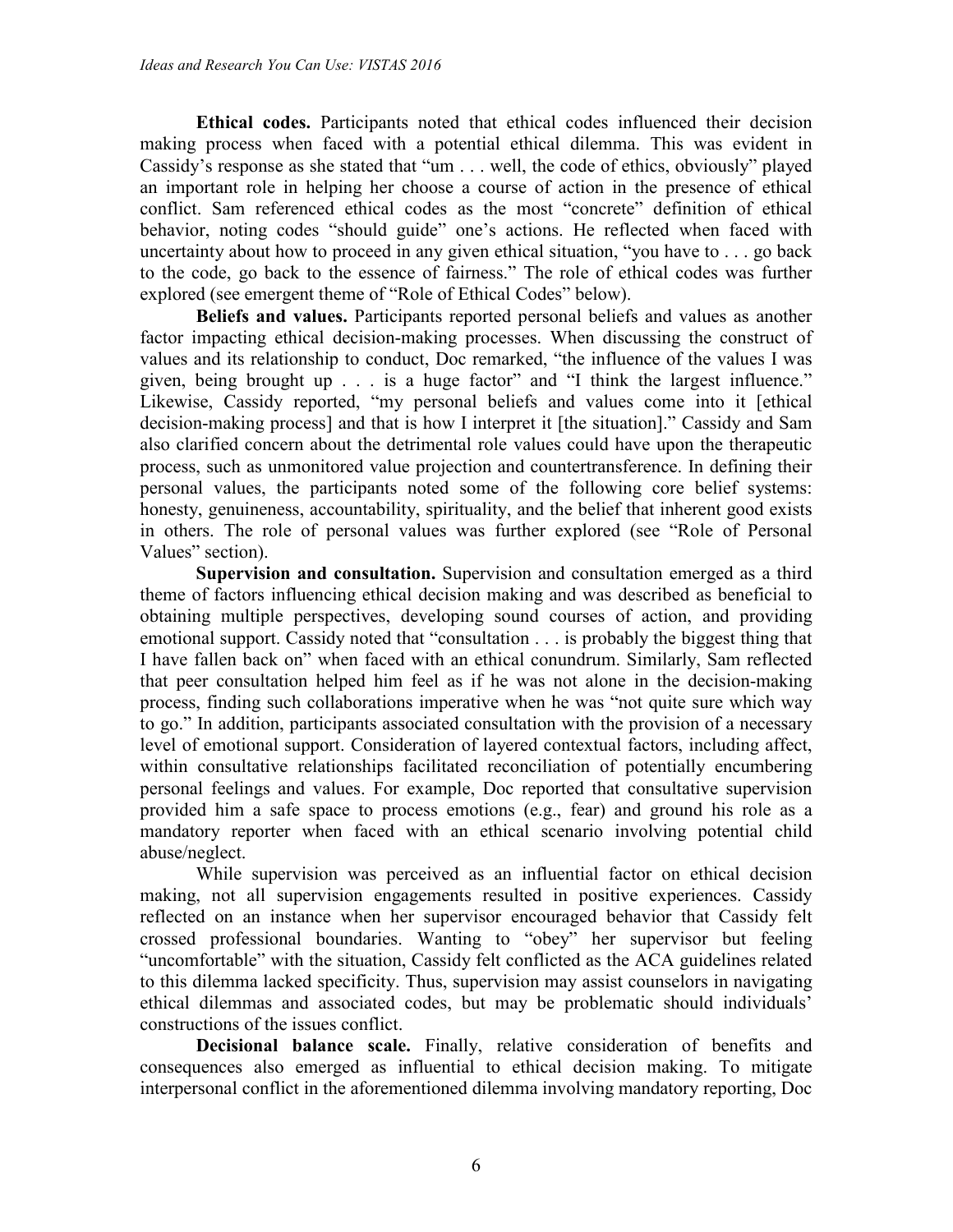asked himself: "what if the situation was severe . . . and the report was not made . . . and something really happened to the children? Could I have lived with that? No!" Realizing the children's welfare was potentially at stake, Doc continued to reflect: "could I have lived with maybe . . . making the report . . . and thus lessening the trust and having the mom mad at me? Yes!" Overall, applying a decisional balance scale helped Doc remain ethically objective, diminishing the influence of contextual factors that potentially muddled his decision (e.g., not wanting to damage therapeutic rapport).

When using a decisional balance scale, Sam reported, "you do sort of a mental cost benefit analysis . . . you weigh the different perspectives . . . you try to look at it from as many different angles as you can . . . and ultimately, try to do the right thing." According to Cassidy, while assessing identified pros and cons of a situation, "you have to sit there . . . it's really just a matter of analyzing the content and processing with the client." Across the participants, continued self-reflection and inclusion of the client's voice were interconnected with application of the decisional balance scale. Considering benefits and consequences of various courses of ethical action assisted participants to both examine and prioritize inherently layered contexts.

# **Role of Ethical Codes**

When specifically asked about the role of ethical codes on ethical decisionmaking processes, one theme was identified. This theme entailed the ascription of ethics as rules. Further examination of this theme indicated two branches of delineation: rules were (a) guidelines for proceeding in ambiguous situations or (b) black and white contingent on ethical code specificity.

**Ethical codes as rules.** The participants described ethical codes as rules. Though these rules were not always clear, Cassidy stated that ethical codes served as a foundation of "what one can or cannot do" within the context of a professional counseling role. Similarly, Sam described the rules as "aspirational in nature . . . but are created to guide (pause) . . . members of the profession." Distinct dichotomy between right and wrong courses of action was not always prescribed or situational. However, participants agreed that the rules entailed adherence to overarching ethical and moral principles including: doing no harm, serving the best interest of the client, and fairness/equality.

While some areas of ethical code were interpreted fluidly, other codes were conceived as being straightforward. Participants explained that situations such as romantic relationships with current clients and mandatory reporting entailed a clear right or wrong answer. For instance, though Doc was initially torn about making the report to CPS, he also referenced the ethical codes as rules, noting that "I did it. I had to. That was my moral . . . and my, (pause) um . . . my need as a counselor to fulfill . . . as far as being a mandatory reporter."

# **Role of Personal Values**

The final research question explored the role of personal values in decisionmaking processes. Participants were asked to discuss subjective constructions of personal values and the influence of values in ethical decision making. Two primary themes emerged. First, participants described (a) personal values as being ambiguous and difficult to define. As such, and captured by the second theme, when making an ethical decision, (b) separation of beliefs from conduct becomes warranted.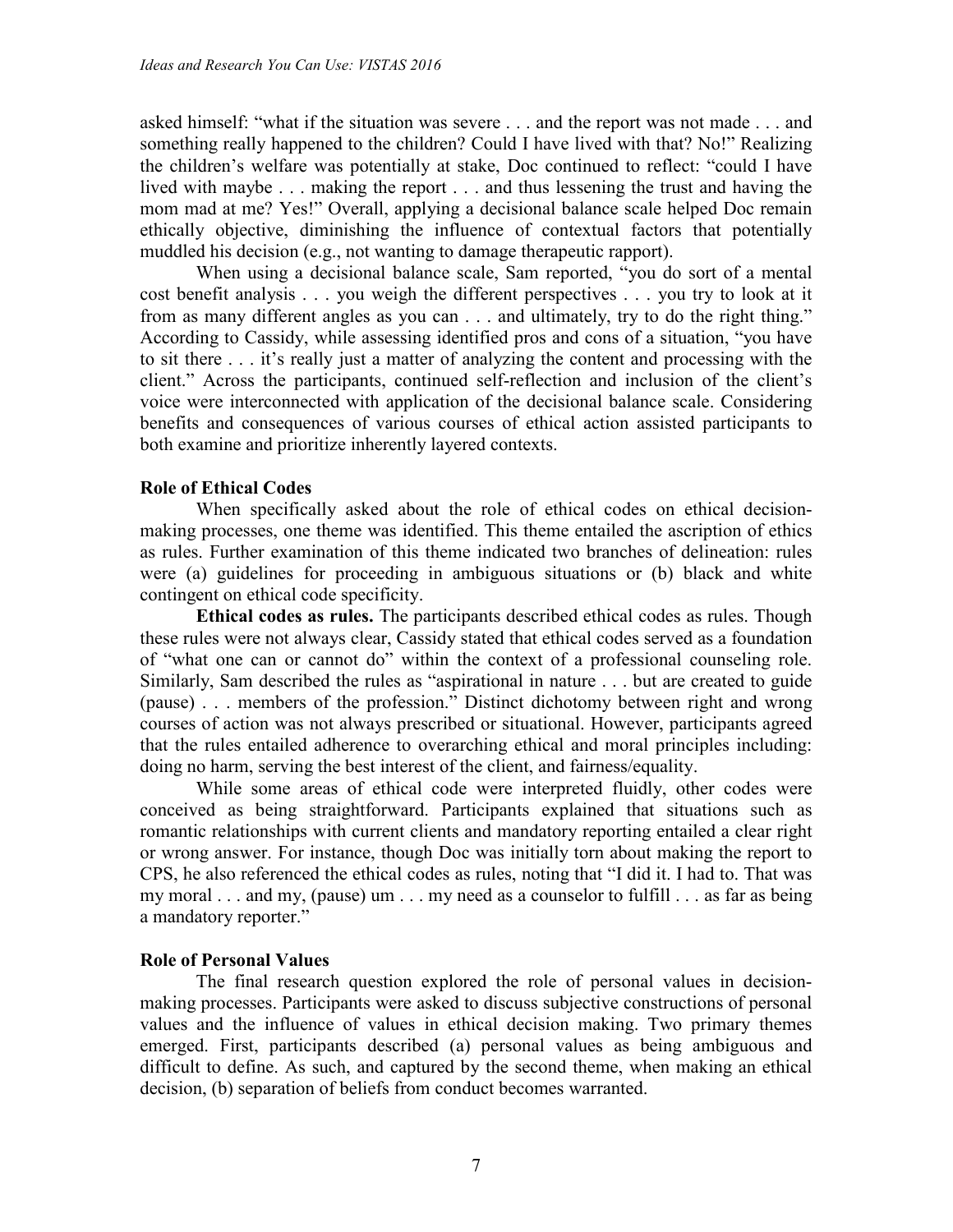**Ambiguous and difficult to define.** Though participants reported personal values affected their ethical decision-making processes, they also noted a specific definition of what these personal values entailed was difficult to articulate. Generally, participants reflected upon the following core belief systems as a foundation to their value system: honesty, genuineness, accountability, spirituality, and the belief that inherent good exists in others. As general values appeared to result in a plethora of situation-specific instances, participants found it challenging to articulate a specific definition of personal values because they were uncertain of where to begin. For instance, as Doc reported, "that's hard to capture . . . I think (pause) . . . because there is a lot of them." Likewise, Sam stated, "Wow . . . I could spend the rest of my life answering that."

**Separation of beliefs from conduct.** The final emergent theme reflected the need for a counselor to separate his/her personal beliefs from the therapeutic context. As illustrated by Cassidy, if there "was something that I really believed was not right," it is a matter of "trying to put aside my personal stuff." Participants clarified that suspension of values from subsequent behaviors was warranted in instances that the counselor's personal belief systems conflicted with professional ethical codes or did not uphold the best interest of the client. Ethical codes and consideration of client welfare were utilized as navigational tools in the presence of value conflicts. While discussing special monetary accommodations for individual clients, Sam stated, "to do that would be an ethical violation of fairness . . . and yet . . . part of me says . . personally, why should I not be able . . . to give that gift to this person in order for them to get the treatment that they are seeking." The moral principle of fairness (i.e., treating all clients equally) was processed from a holistic perspective and Sam reached the conclusion that a payment allocation for the client could jeopardize client welfare. He reflected that professional boundaries could potentially be blurred with the client and other clients might be indirectly affected if payment allocations were not considered for them.

#### **Discussion**

Overall, findings from this pilot study were congruent with extant literature supporting that multiple variables can influence ethical constructions, such as codes and personal values (Ametrano, 2014; Cottone, 2001; Welfel, 2012). Participants discussed the pertinence of codes in grounding a collective norm of ethicality and, at the same time, tensions inherent in codes when ambiguity exists. Emergent themes elucidated: (a) ethical construct ambiguity, (b) the use of supplemental professional tools (e.g., codes, decisionmaking models, supervision), and (c) that personal values can alter or shape individual ethical processes.

Ethical construct ambiguity was evidenced as participants had difficulty defining the term. In general, ethics was linked to moral principles (e.g., beneficence, nonmaleficence). Though moral principles are ubiquitous within the *ACA Code of Ethics* (2014), serving as pillars for ethical standards, they also lack behavioral specificity. Instead, moral principles are aspirational in nature, serving as a compass that helps guide one to an ethical final decision. As such, reference to specific ethical codes becomes pertinent in grounding ethical outcomes.

Supported by literature (Bradley & Hendricks, 2008) and participants of this study, ethical codes are a pertinent resource that can assist practitioners in navigating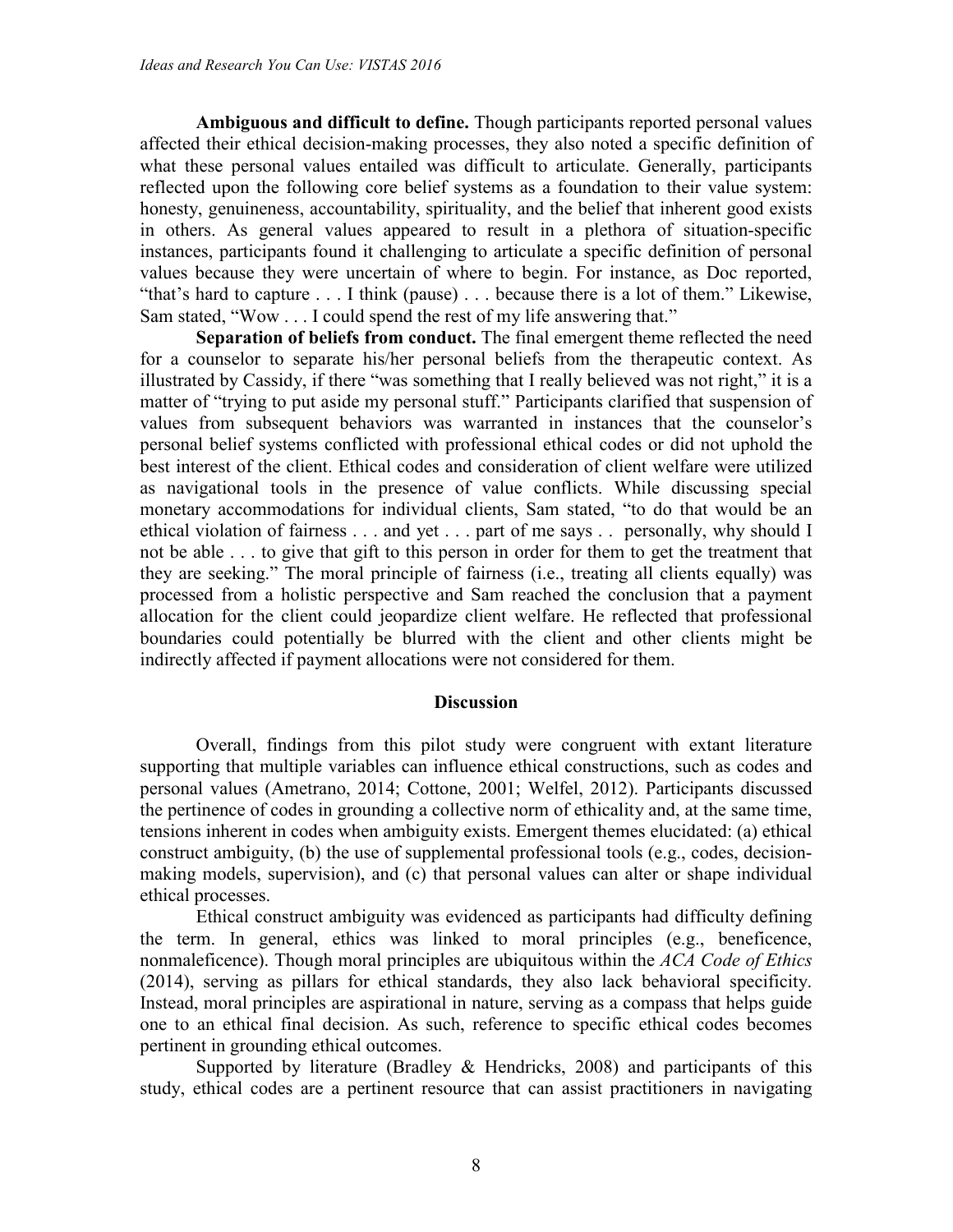ethical conflict. Though imperfect, ethical codes reflect a mutually constructed, "objective" account of counselors' professional ethical responsibilities, a concept substantiated by this study's emergent theme that defined ethical codes as rules. Code imperfections speak to indefiniteness inherent within ethical codes (Welfel, 2012). Though, logistically, it would be unfeasible for every potential situation to be identified by a specific code, lack of specificity might be problematic because of the propensity for different subjective interpretation. Divergent beliefs surrounding the construction of ethicality are illustrated by the existence of practitioners' varied perceptions (Neukrug & Milliken, 2011). Lack of code specificity may increase the difficulty in acknowledging that a potential ethical conflict exists if professional and personal values are not reconciled (Ametrano, 2014).

When faced with code ambiguity, participants turned to professional resources, such as decisional balance scales and peer consultation. When using decisional balance scales, participants reported holistic conceptualizations as both benefits and consequences of actions were considered. Similarly, peer consultation introduced multiple perspectives when processing ethical courses of action. In essence, the use of multifaceted conceptualizations assisted in increasing ethical objectivity. However, peer consultation may become problematic if fundamental differences exist in ethical constructions. In some instances, supervision can lead to miseducative experiences (Nuttgens & Chang, 2013), similar to the situation that Cassidy processed. Cassidy felt uncomfortable with her supervisor's directives and yet was torn on how to respond, partially due to the inherent power differential. As such, a potential limitation of consultation might exist when instead of engaging in collaborative discussions, individuals are told what to do.

Recent court cases (*Keeton v. Anderson-Wiley*, 2010; *Ward v. Wilbanks*, 2010) illustrate how an individual's values can conflict with moral principles and, in turn, impact ethical interpretation of the codes. To mitigate the potential for detrimental ethical outcomes when dealing with value conflicts, the use of resources that provide holistic interpretations (e.g., peer consultation, decisional balance scale) become quintessential (Kocet & Herlihy, 2014). Reference to professional ethical codes further assists in anchoring ethical outcomes. As Sam noted, despite the influence of one's values, "you have to . . . go back to the code, go back to the essence of fairness." Referencing and applying the codes entails interpretation of what is written and also aspirationally implied. Though ethical codes have ambiguity, they still serve as an ethical framework (Welfel, 2012). The results of this study support code specificity as beneficial in defining concepts that are subjected to objective interpretations. For instance, Doc noted that specific code references helped him segregate his values and uphold ethical obligations. Changes to the *ACA Code of Ethics* (2014) regarding client referrals highlight the necessity of specific revisions when deemed warranted by the profession. Continued micro-level ethics research might assist in understanding the conceptual aspect of ethics, highlighting potential areas of concern that can be addressed, such as discrepancies between individual and collective norms of ethicality.

#### **Limitations**

When interpreting this study's results, it is important to consider transferability limitations produced by sampling protocol and sample size. The use of a maximum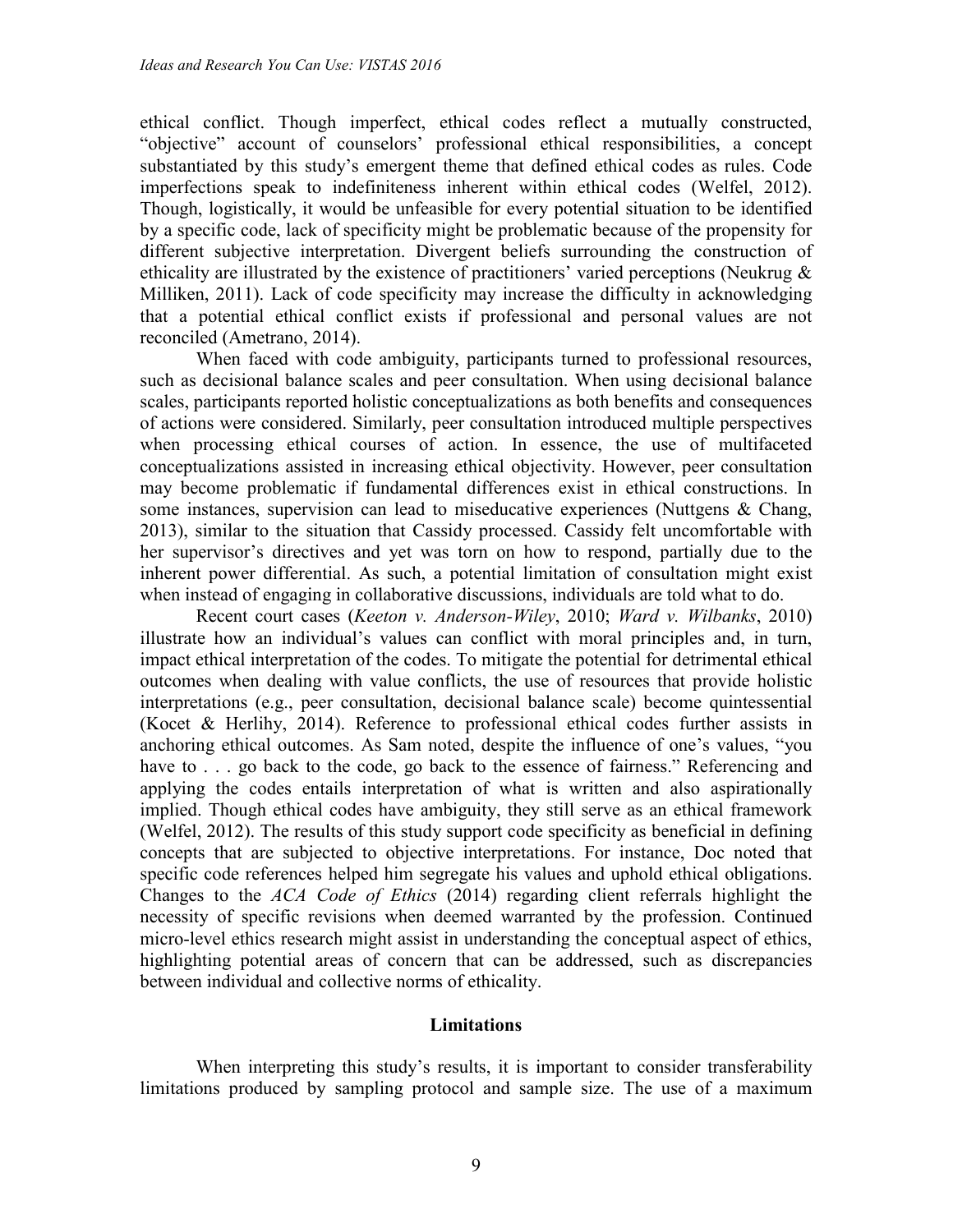variation sample can add a diverse perspective to attained qualitative findings (Creswell & Miller, 2000). However, such demographic variations may have also influenced participants' ethical constructions (affecting transferability) and encumbered future research replication. In reference to sample size, qualitative research grounds participant numbers based on data saturation (Mason, 2010). However, data saturation is not the goal of pilot studies. Transferability of the findings originating through pilot studies is thereby limited and warrants replication with larger samples. The use of larger sample size would assist with data saturation and validation of micro-level analysis for macro-level constructs (e.g., ethics). Despite the aforementioned limitations, the current pilot study can assist researchers vested in the construct of counseling ethics, providing future research direction. This is congruent with pilot studies' overarching goals: informing, grounding, and improving future research agendas (van Teijlingen & Hundley, 2001). As such, this pilot study lays the foundation and encourages examination of further qualitative similarities and differences between participants' ethical perceptions on dimensions, such as years of experience and specialization/environmental difference.

# **Implications for Future Research**

Continued research on micro-level examinations of counseling ethics is suggested by extant literature and the results of this study (Ametrano, 2014; Cottone, 2001; Welfel, 2012). Future researchers might consider a comparative analysis between participants' constructions (micro-level) and content analysis of ethical codes (macro-level), identifying similarities and incongruities between the two. In addition to qualitative inquiry, researchers might consider mixed methodology methods as to assess quantitative differences between counselors' ethical perceptions, capturing both breadth and depth. Findings from such research could be used when considering future ethical code revisions and implemented within ethical trainings as to address potential gray and/or conflict areas.

A second research area might encompass interviews with counselors who do not agree with aspects of the ethical codes or have behaved unethically. The participants within this study expressed values congruent with the philosophical underpinnings of the *ACA Code of Ethics* (2014; e.g., do no harm, protect the better good). Yet, the question remains: why does someone act unethically? Though it is uncertain if participants of this study have ever acted unethically, they had no history of ethical or legal sanctions; setting the participant parameters to entail former/current ethical sanctions might assist the counseling profession in conceptualizing ethical behavior from a different facet, producing pieces of the puzzle that are less understood. Such knowledge could then be used to improve counselor education, supervision practices, and ethical codes within the field.

#### **Summary**

Though ethical codes formalize normative ethical behavior, counselors' microlevel perspectives enrich understandings of ethicality by highlighting inherent ambiguities, factors influencing ethical knowledge and behaviors, and resources that promote multifaceted ethical conceptualizations. Findings from this study (i.e., need to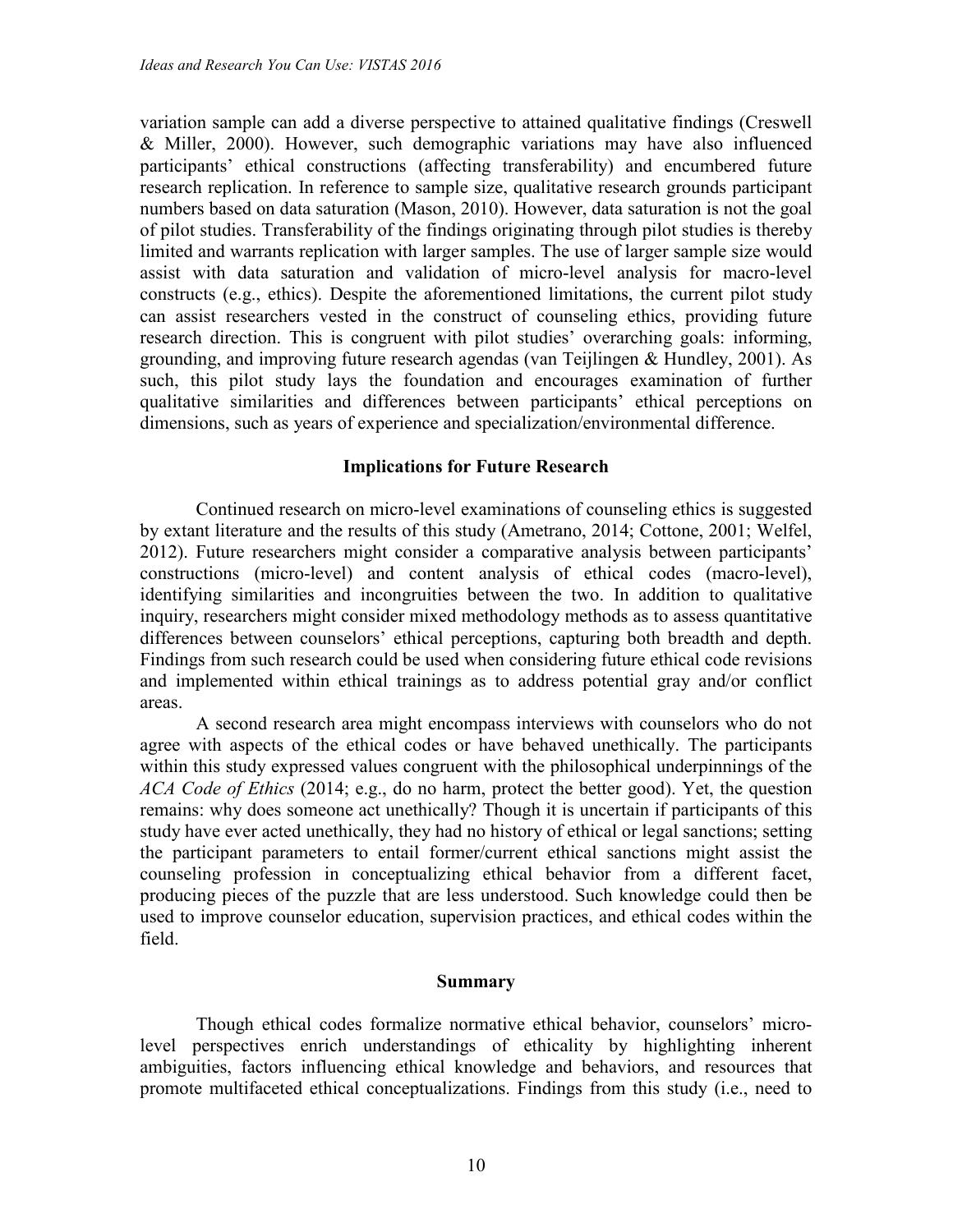clarify ethical constructs, practice with decisional balance scales, explicit discussion of personal and professional values) may be readily applied to counselor education settings. Continued exploration of areas of overlap and tension among counseling ethics at the macro and micro levels seems particularly relevant. Knowledge from such discourse can ultimately be used to enhance counselor preparation strategies, and professional resources, address disharmonies within a collective norm of ethical practices, and ultimately, improve client services and processional safeguarding.

# **References**

- American Counseling Association. (2014). *ACA code of ethics*. Alexandria, VA: Author.
- Ametrano, I. M. (2014). Teaching ethical decision making: Helping students reconcile personal and professional values. *Journal of Counseling & Development*, *92*(2), 154–161.
- Bradley, L., & Hendricks, C. (2008). Ethical decision making: Basic issues. *The Family Journal*, *16*(3), 261–263*.*
- Cottone, R. (2001). A social constructivism model of ethical decision making in counseling. *Journal of Counseling & Development*, *79*(1), 39–45.
- Creswell, J. W., & Miller, D. L. (2000). Determining validity in qualitative inquiry. *Theory into Practice*, *39*(3), 124–130.
- Evanoff, R. (2006). Intercultural ethics: A constructivist approach*. Journal of Intercultural Communication*, *9*, 89–102.
- Forester-Miller, H., & Davis, T. (1996). *A practitioner's guide to ethical decision making.* Alexandria, VA: American Counseling Association.
- Gergen, K. (2001). Relational process for ethical outcomes. *Journal of Systemic Therapies*, *20*(4), 7–10.
- Gregoire, J., Jungers, C. M., & White, C. (2012). Standing up to the ethical challenges related to boundaries in counseling. In C. Youngers & L. Gregoire (Eds.), *Counseling ethics: Philosophical and professional foundations* (pp. 93–116). New York, NY: Springer Publishing Company.
- Hays, D. G., & Singh, A. A. (2012). *Qualitative inquiry in clinical and educational settings*. New York, NY: Guilford Press.
- Hsieh, H. F., & Shannon, S. E. (2005). Three approaches to qualitative content analysis. *Qualitative Health Research*, *15*(9), 1277–1288.
- Keeton v. Anderson-Wiley, No. 1:10-CV-00099-JRH-WLB, 733 F. Supp. 2d 1368 (S. D. Ga., Aug. 20, 2010).
- Kocet, M. M., & Herlihy, B. J. (2014). Addressing value‐based conflicts within the counseling relationship: A decision‐making model. *Journal of Counseling & Development*, *92*(2), 180–186.
- Linstrum, K. S. (2009). Ethical training, moral development, and ethical decision making in master's-level counseling students. *Journal of College and Character*, *10*(3), 1– 18.
- Mason, M. (2010). Sample size and saturation in PhD studies using qualitative interviews. *Forum: Qualitative Social Research*, *11*(3), Art. 8.
- Neukrug, E., & Milliken, T. (2011). Counselors' perceptions of ethical behaviors. *Journal of Counseling & Development*, *89*(2), 206–216.